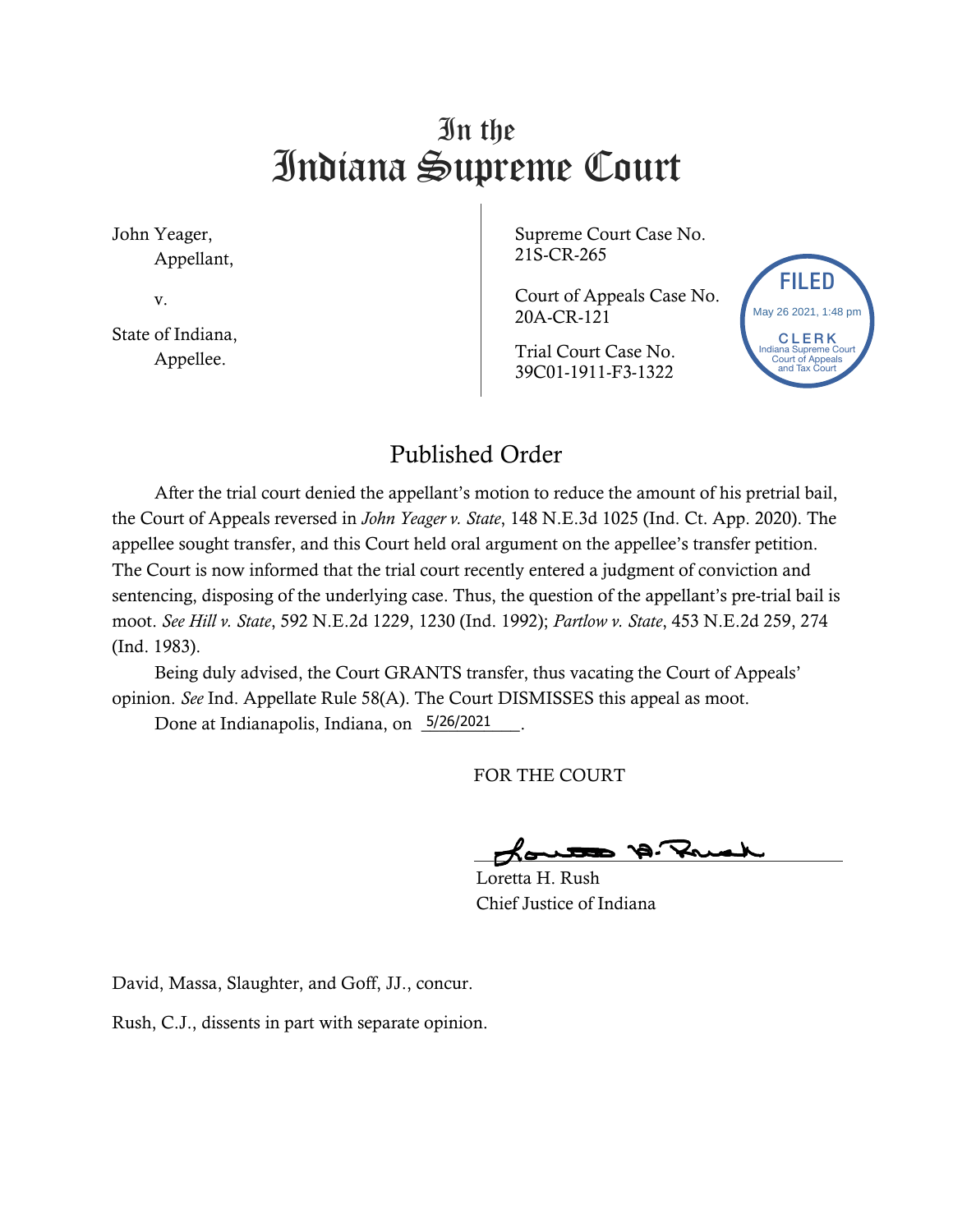## **Rush, Chief Justice, dissenting in part.**

Although I agree the question of Yeager's pretrial bail is now moot, I part ways with the majority's decision to grant transfer and dismiss the appeal. The effect of the order is to vacate the Court of Appeals opinion in its entirety. Ind. Appellate Rule 58(A).

I would rather deny transfer. This would terminate the parties' litigation before this Court but would leave valuable Court of Appeals precedent intact. App. R. 58(B).

Like the panel below, I believe the trial court abused its discretion when it denied Yeager's motion to reduce his \$250,000 cash-only bail. *Yeager v. State*, 148 N.E.3d 1025, 1029 (Ind. Ct. App. 2020). And there's little room for disagreement. After all, Yeager presented evidence of substantial mitigating factors showing he recognized the court's authority to bring him to trial; and there was no evidence he posed a risk to the physical safety of either the victim or the community. *See* Ind. Code §§ 35-33-8-4(b), -5 (2019). Additionally, the pretrial assessment report gave Yeager an Indiana Risk Assessment Score of "0" or "low" and recommended that he "be released to pretrial supervision with the added condition of electronic monitoring."

Yet, the trial court denied Yeager's motion to reduce bail, finding that he faced a thirty-two-year sentence (though Yeager ultimately received four and a half years, all suspended to probation). Certainly, a potentially lengthy sentence is relevant when deciding whether to reduce bail. *See Hobbs v. Lindsey*, 240 Ind. 74, 79, 162 N.E.2d 85, 88 (1959). But, given the overwhelming evidence that Yeager was neither a flight risk nor a safety threat, the possible penalty alone could not support the trial court's decision here. And, so, I agree with the Court of Appeals.

Notably, the panel below ordered Yeager's release on electronic monitoring and with a no-contact order in favor of the alleged victim, making the decision immediately effective notwithstanding Appellate Rule 65(E). In my view, the proper course would have been to remand the case with instructions to reduce Yeager's bail and allow the trial court to impose, within its discretion, any other conditions deemed necessary to